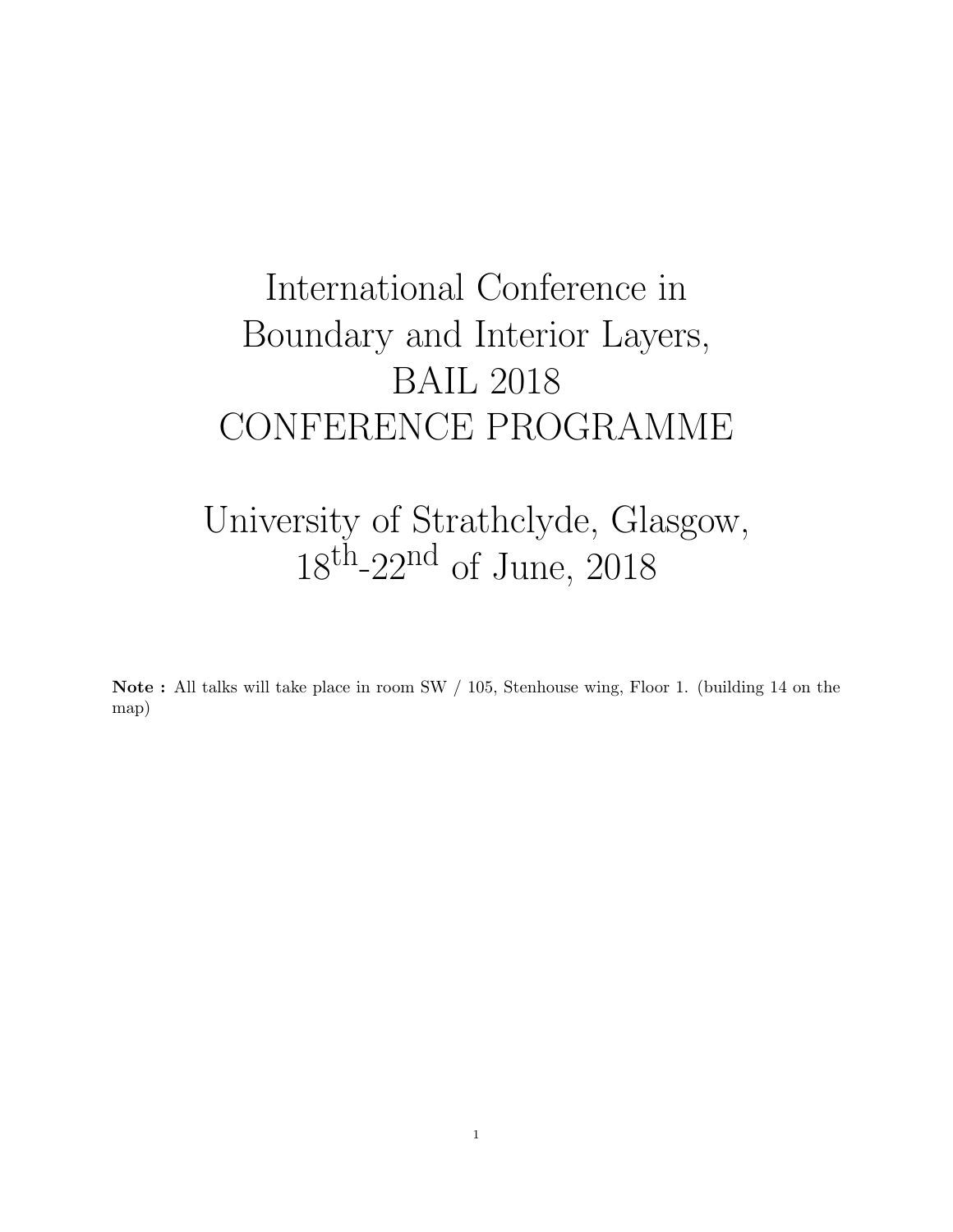#### Monday  $18<sup>th</sup>$  of June

- 08:20 09:20 : Registration. Stenhouse foyer.
- 09:20 09:30 : Opening Remarks.
- 09:30 10:30 : Session 1 (chair: G.R. Barrenechea)
- 09:30 10:30 : Volker John : Finite elements for scalar convection-dominated equations and incompressible flow problems: a never ending story?
	- 10:30 11:00 : Coffee break. Stenhouse foyer.

11:00 - 12:40 : Session 2 (chair: A. Ern)

- $11:00$   $11:25$ : **Petr Knobloch**: A unified analysis of AFC schemes for convection-diffusion equations.
- $11:25$   $11:50$ : Abhinav Jha: On solving the nonlinear problems arising in algebraic stabilizations of steady-state convection-diffusion equations.
- 11:50 12:15 : Sibusiso Mabuza : High order algebraic flux correction algorithms based on Bernstein-Bezier finite elements for nonlinear hyperbolic systems.
- 12:15 12:40 : Christoph Lohmann : Analysis and design of algebraic flux correction schemes for eigenvalue range preserving transport of symmetric tensor fields.

12:40 - 14:10 : Lunch break. TIC building.

14:10 - 15:25 : Session 3 (chair: P. Knobloch)

- 14:10 14:35 : Julia Novo : Error analysis of non inf-sup stable discretizations of the time-dependent Navier-Stokes equations with local projection stabilization.
- $14:35$  15:00 : Bosco García-Archilla : A projection method with grad-div stabilization for the timedependent Navier-Stokes equations.
- 15:00 15:25 : Rahul Biswas : Patch-wise local projection stabilized FEM for the Oseen problem.

15:25 - 15:55 : Coffee break. Stenhouse foyer.

15:55 - 17:10 : Session 4 (chair: A. Hegarty)

- $15:55$  16:20 : **Eugene O'Riordan :** Singularly perturbed reaction-diffusion problems with incompatible boundary-initial data.
- $16:20$   $16:45$ : José Luis Gracia : Parameter-uniform global accuracy for singularly perturbed parabolic problems with incompatible boundary-initial data.
- 16:45 17:10 : Juan Carlos Jorge : A splitting linearly implicit method for solving time dependent semilinear reaction- diffusion systems.

18:15 - 19:15 : Dinner. TIC building.

19:30 - 21:00 : Drinks reception. Glasgow City Chambers.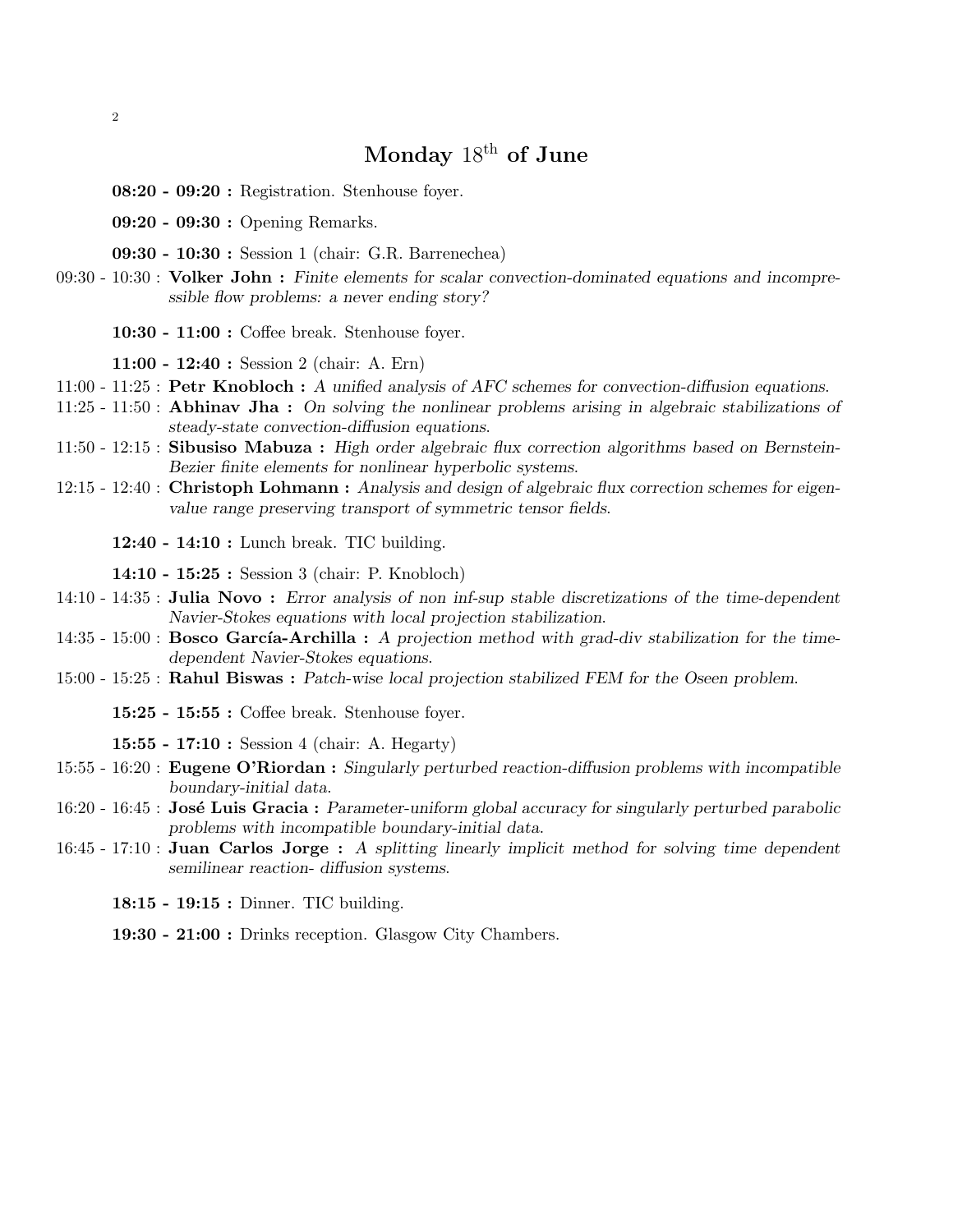#### Tuesday  $19^{th}$  of June

09:30 - 10:30 : Session 5 (chair: M. Stynes)

09:30 - 10:30 : Alexandre Ern : Hybrid High-Order methods: overview and recent advances.

10:30 - 11:00 : Coffee break. Stenhouse foyer.

11:00 - 12:40 : Session 6 (chair: F. Valentin)

- 11:00 11:25 : Florent Chave : A Hybrid High-Order method for flows and passive transport in fractured porous media.
- 11:25 11:50 : Tristan Pryer : Recovered element methods on polygonal meshes for convection-diffusion problems.
- 11:50 12:15 : Peter Dong : hp-version discontinuous Galerkin methods on polygonal and polyhedral meshes.
- 12:15 12:40 : Patrick Vega : An adaptive HDG method for the Brinkman problem.

12:40 - 14:35 : Lunch break. TIC building.

13:40 - 14:35 : Meeting of the BAIL Steering Committee.

14:35 - 15:25 : Session 7 (chair: B. García-Archilla)

- $14:35$  15:00 : Sônia Gomes : Mixed finite element approximations based on hp-adaptive quarter-point meshes for some singular elliptic problems.
- 15:00 15:25 : Christos Xenophontos : An hp finite element method for a reaction-convection-diffusion problem with two small parameters.
	- 15:25 15:55 : Coffee break. Stenhouse foyer.

15:55 - 17:10 : Session 8 (chair: A. Allendes)

- $15:55$  16:20 : **Tomáš Vejchodský**: Robust and efficient guaranteed error bounds for reaction-diffusion problems.
- 16:20 16:45 : Torsten Linß : Maximum-norm a posteriori error estimates for singularly perturbed parabolic equations.
- 16:45 17:10 : Natalia Kopteva : A posteriori error estimation on anisotropic meshes: lower and upper error bounds.

18:30 - 19:30 : Dinner. TIC building.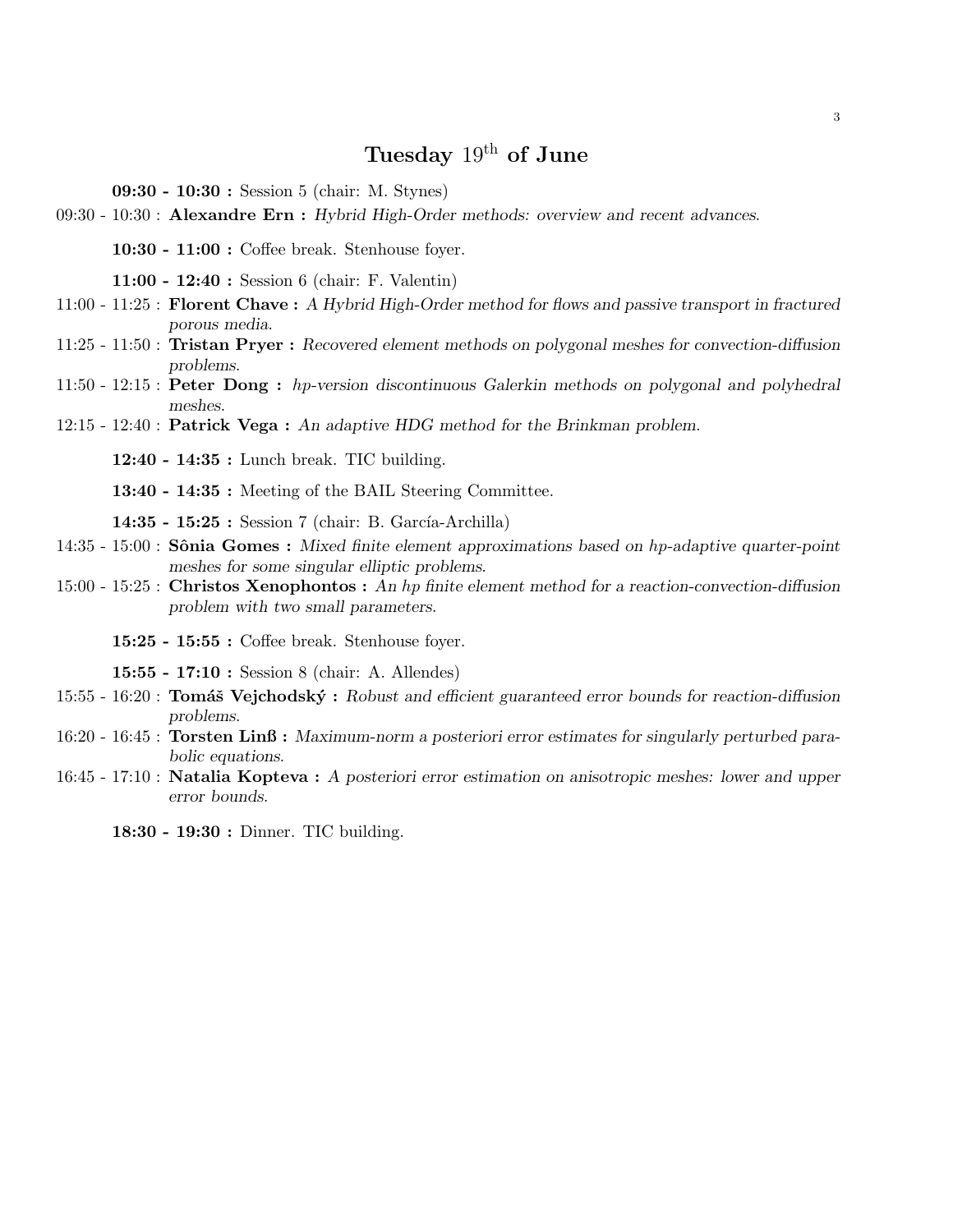### Wednesday  $20^{\text{th}}$  of June

09:00 - 10:00 : Session 9 (chair: G. Lube)

09:00 - 10:00 : Frédéric Valentin : MHM methods for fluids.

10:00 - 10:30 : Coffee break. Stenhouse foyer.

10:30 - 12:10 : Session 10 (chair: E. Georgoulis)

 $10:30$  -  $10:55$ : Max Jensen: Convergent semi-Lagrangian methods for the Monge-Ampère equation: non-convex domains and boundary layers.

- 10:55 11:20 : Dante Kalise : Identifying basins of attraction of metastable dynamics via Zubov's method.
- 11:20 11:45 : Alejandro Allendes : A posteriori error estimates for the Stokes problem with singular sources.
- 11:45 12:10 : Marius Bruchhäuser : Goal-oriented error control for stabilized approximations of convectiondominated problems.
	- 12:10 13:10 : Lunch break. Stenhouse foyer.
	- 13:30 19:00 : Outing. Glengoyne distillery, and walking around Luss.

19:30 - 20:30 : Dinner. TIC building.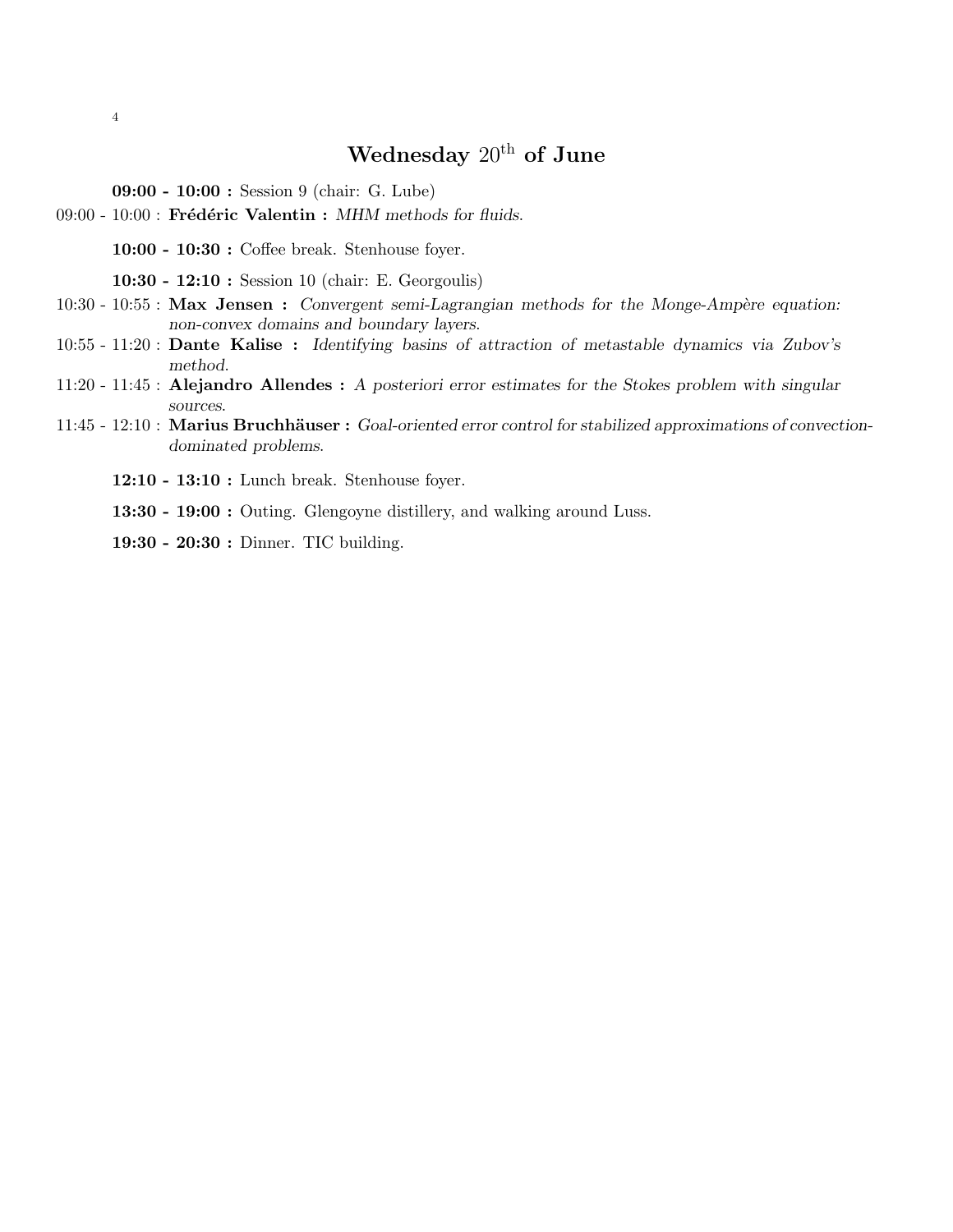#### Thursday  $21<sup>th</sup>$  of June

09:30 - 10:30 : Session 11 (chair: J. MacKenzie)

09:30 - 10:30 : Emmanuil Georgoulis : Interface Layers.

10:30 - 11:00 : Coffee break. Stenhouse foyer.

11:00 - 12:40 : Session 12 (chair: V. John)

- 11:00 11:25 : Gert Lube : On some experience with high-order, exactly divergence-free FEM for transient incompressible flow problems.
- 11:25 11:50 : Philipp Schroeder : Sensitivity of mixing layers why it is difficult to obtain reliable simulations for 2D Kelvin–Helmholtz instability problems.
- 11:50 12:25 : Alan Hegarty : Towards a numerical solution of the Hemker problem.
- 12:25 12:40 : Marco Fossati : Optimizing reduced basis methods for cost-effective computational aerodynamics.

12:40 - 14:10 : Lunch break. TIC building.

14:10 - 15:25 : Session 13 (chair: V. Calo)

- 14:10 14:35 : Guillaume Delay : Numerical simulation on a fixed mesh of a fluid-structure interaction system with a structure given by a finite number of parameters.
- 14:35 15:00 : Roger Khayat : Impinging jet flow and hydraulic jump on a rotating disk.
- 15:00 15:25 : Bernhard Scheichl : Centred splash of a vertical jet on a horizontal rotating disc: the thin radial film in the parabolic and weakly elliptic limit.

15:25 - 15:55 : Coffee break. Stenhouse foyer.

15:55 - 16:45 : Session 14 (chair: J. Novo)

- 15:55 16:20 : Marcus Waurick : Numerics and perturbation analysis for some mixed type problems.
- 16:20 16:45 : Heather Yorston : A stabilised finite element method for the convection-diffusion-reaction equation in mixed form.

18:00 - 22:00 : Conference dinner. The Lighthouse (11 Mitchell Lane, Glasgow G1 3NU).